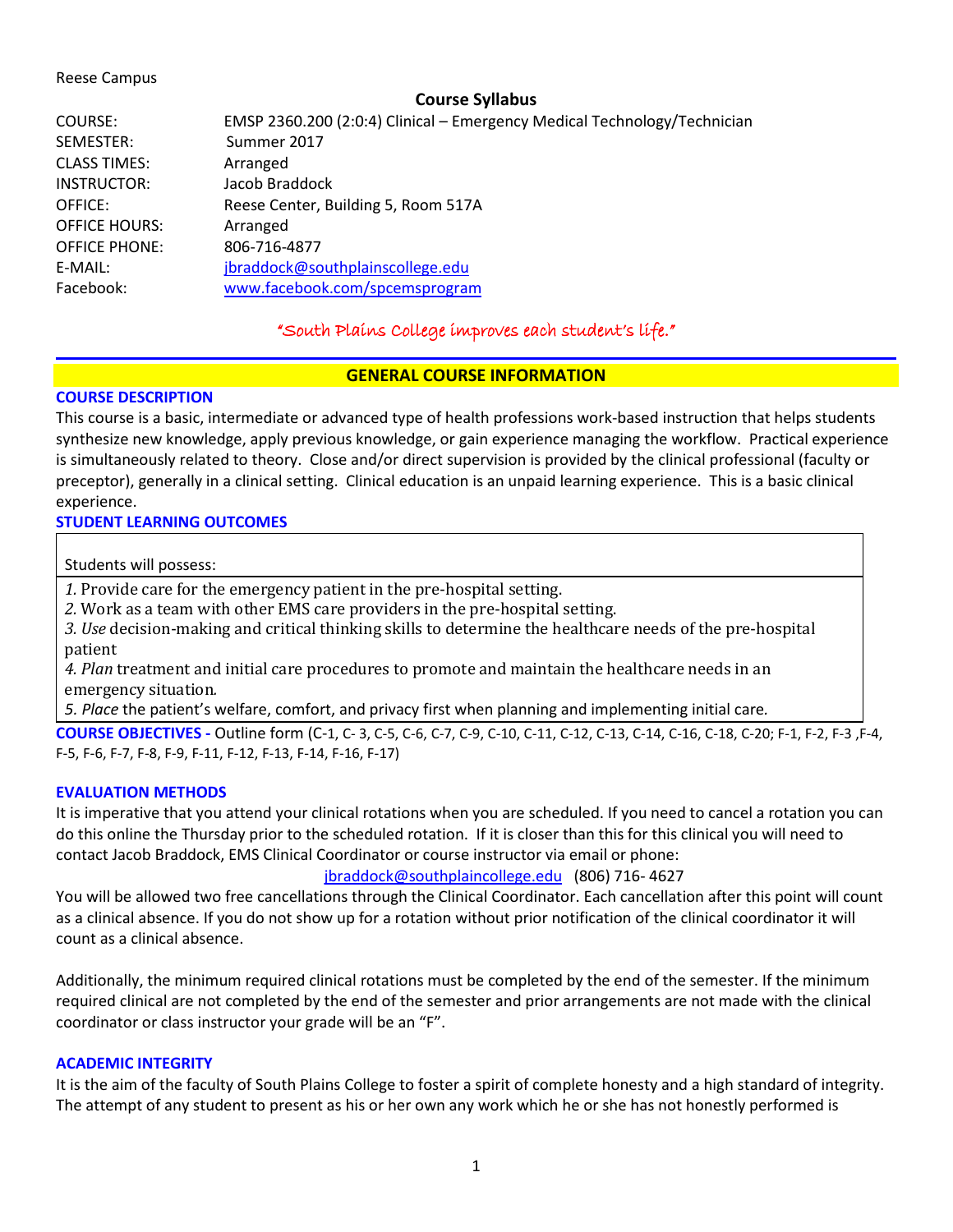regarded by the faculty and administration as a most serious offense and renders the offender liable to serious consequences, possibly suspension.

**Cheating** - Dishonesty of any kind on examinations or on written assignments, illegal possession of examinations, the use of unauthorized notes during an examination, obtaining information during an examination from the textbook or from the examination paper of another student, assisting others to cheat, alteration of grade records, illegal entry or unauthorized presence in the office are examples of cheating. Complete honesty is required of the student in the presentation of any and all phases of coursework. This applies to quizzes of whatever length, as well as final examinations, to daily reports and to term papers.

**Plagiarism** - Offering the work of another as one's own, without proper acknowledgment, is plagiarism; therefore, any student who fails to give credit for quotations or essentially identical expression of material taken from books, encyclopedias, magazines and other reference works, or from themes, reports or other writings of a fellow student, is guilty of plagiarism.

### **SCANS and FOUNDATION SKILLS**

Refer also to Course Objectives. SCANS and Foundation Skills attached.

### **VERIFICATION OF WORKPLACE COMPETENCIES** - **CAPSTONE EXPERIENCE**

### **SPECIFIC COURSE INFORMATION**

**TEXT AND MATERIALS**

No text is required for this course.

### **ATTENDANCE POLICY**

We are restrained on determining your clinical attendance policy by the state and national accreditation standards, as well as requirements of our clinical sites. Therefore, clinical absences **will** affect your clinical grade as described in the grading policy. *If you have 2 NO Call No Shows at either the hospital or Ambulance you will Be Dismissed with an F. I*t is important that you complete all clinical paperwork within 48 hours of your clinical. To ensure this, paperwork is due to the Clinical Coordinator or Department Secretary by the end of the 14th calendar day after the clinical was completed. **The last day to complete clinical rotations date will be set by instructor at start of clinical rotations. It is highly recommended that you attend 2 clinical rotations a week to complete your rotations on time!**

#### **CLINICAL REQUIREMENTS**

A **minimum** of the following must be completed before the end of the semester:

| <b>Clinical Department</b>  | Minimum Required Hours       |
|-----------------------------|------------------------------|
| <b>Community Service</b>    | 8 Hours                      |
| <b>Emergency Department</b> | 104 Hours                    |
| Respiratory                 | two 4 hour shifts<br>8 Hours |
| SICU                        | 8 Hours                      |
| Pediatric ER                | 32 Hours                     |
| <b>TOTAL</b>                | 160 Hours                    |

**Students, who do not meet these requirements in the minimum required hours, will be required to schedule additional rotations. Also, with input from clinical preceptors students may be required to schedule additional rotations if they have not yet demonstrated competences in the required objectives. In the event that additional requirements are needed you will be required to meet with the Clinical Coordinator and discuss specific requirements.**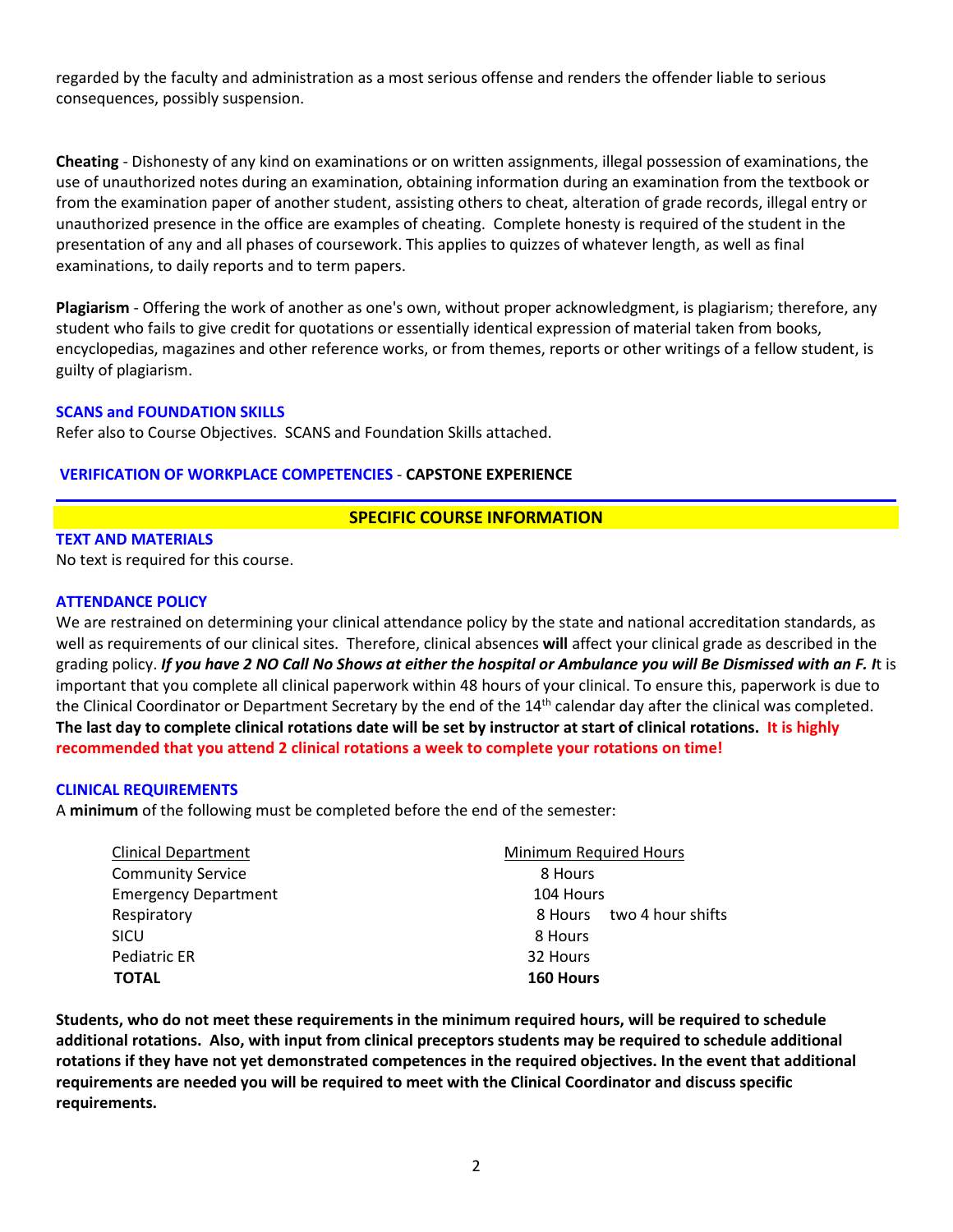**CLINICAL SCHEDULING -** You will be responsible for scheduling all of your clinical though the online scheduling system, FISDAP, which is being used by the program. Required clinical rotations are listed in your course manual. Unscheduled clinical rotations may NOT be counted towards satisfying your course requirements. Repeated failure to follow program requirements regarding clinical may result in dismissal from the program.

**GRADING POLICY -** Grades in this course will be determined using the following criteria:

Your clinical grade will be determined by your participation in your clinical rotations and accuracy of paperwork, completing paperwork on time, neatness, and informational content.

**Withdrawing -** You have the responsibility to formally withdraw from a course if you determine that you are not going to be able to complete the program. If you fail to do so you will receive a failing grade. You must drop the class according to the procedures outlined in the South Plains College General Catalog.

## **COMMUNICATION POLICY**

• Electronic communication between instructor and students in this course will utilize the South Plains College "My SPC" and email systems. Instructor will not initiate communication using private email accounts. Students are encouraged to check SPC email on a regular basis.

### **STUDENT CONDUCT**

• Students in this class are expected to abide by the standards of student conduct as defined in the SPC Student Guide pages 11-14.

## **SPECIAL REQUIREMENTS**

• **Cell Phones** – Cell phones are to be turned OFF during scheduled class periods, unless prior approval has been given from the instructor. This includes text messaging. Cell phones are to be used outside the classroom only.

## **ACCOMMODATIONS**

### **DIVERSITY STATEMENT**

In this class, the teacher will establish and support an environment that values and nurtures individual and group differences and encourages engagement and interaction. Understanding and respecting multiple experiences and perspectives will serve to challenge and stimulate all of us to learn about others, about the larger world and about ourselves. By promoting diversity and intellectual exchange, we will not only mirror society as it is, but also model society as it should and can be.

### **DISABILITIES STATEMENT**

Students with disabilities, including but not limited to physical, psychiatric, or learning disabilities, who wish to request accommodations in this class should notify the Disability Services Office early in the semester so that the appropriate arrangements may be made. In accordance with federal law, a student requesting accommodations must provide acceptable documentation of his/her disability to the Disability Services Office. For more information, call or visit the Disability Services Office through the Guidance and Counseling Centers at Reese Center (Building 8) [716-4606,](tel:716-4606) or Levelland (Student Services Building) [716-2577.](tel:716-2577)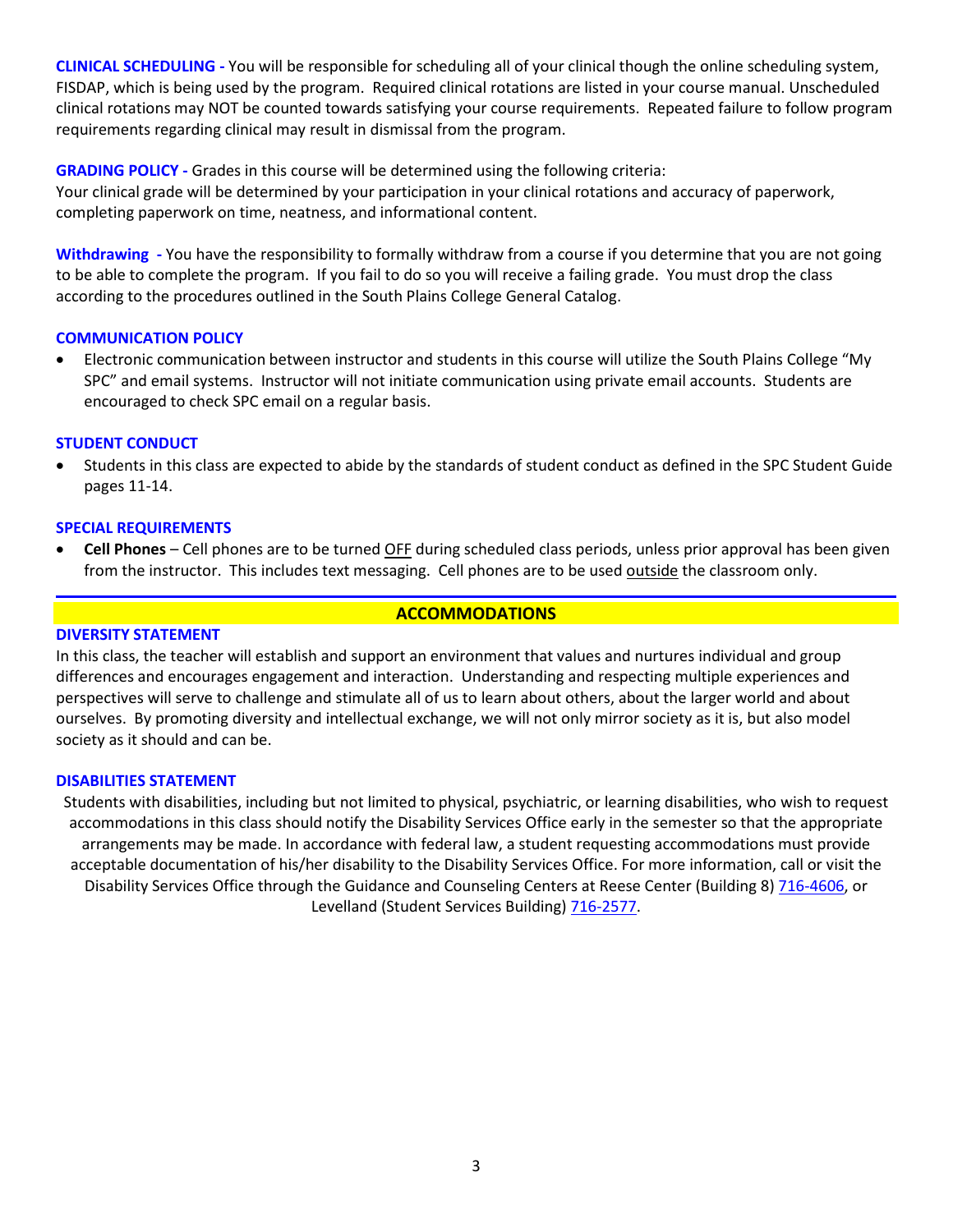# **FOUNDATION SKILLS**

# **BASIC SKILLS–Reads, Writes, Performs Arithmetic and Mathematical Operations, Listens and Speaks**

F-1 Reading–locates, understands, and interprets written information in prose and in documents such as manuals, graphs, and schedules.

F-2 Writing–communicates thoughts, ideas, information and messages in writing and creates documents such as letters, directions, manuals, reports, graphs, and flow charts.

F-3 Arithmetic–performs basic computations; uses basic numerical concepts such as whole numbers, etc.

F-4 Mathematics–approaches practical problems by choosing appropriately from a variety of mathematical techniques.

F-5 Listening–receives, attends to, interprets, and responds to verbal messages and other cues.

F-6 Speaking–organizes ideas and communicates orally.

# **THINKING SKILLS–Thinks Creatively, Makes Decisions, Solves Problems, Visualizes and Knows How to Learn and Reason**

F-7 Creative Thinking–generates new ideas.

F-8 Decision-Making–specifies goals and constraints, generates alternatives, considers risks, evaluates and chooses best alternative.

F-9 Problem Solving–recognizes problems, devises and implements plan of action.

F-10 Seeing Things in the Mind's Eye–organizes and processes symbols, pictures, graphs, objects, and other information.

F-11 Knowing How to Learn–uses efficient learning techniques to acquire and apply new knowledge and skills.

F-12 Reasoning–discovers a rule or principle underlying the relationship between two or more objects and applies it when solving a problem.

# **PERSONAL QUALITIES–Displays Responsibility, Self-Esteem, Sociability, Self-Management, Integrity and Honesty**

F-13 Responsibility–exerts a high level of effort and perseveres towards goal attainment.

F-14 Self-Esteem–believes in own self-worth and maintains a positive view of self.

F-15 Sociability–demonstrates understanding, friendliness, adaptability, empathy and politeness in group settings.

F-16 Self-Management–assesses self accurately, sets personal goals, monitors progress and exhibits selfcontrol.

F-17 Integrity/Honesty–chooses ethical courses of action.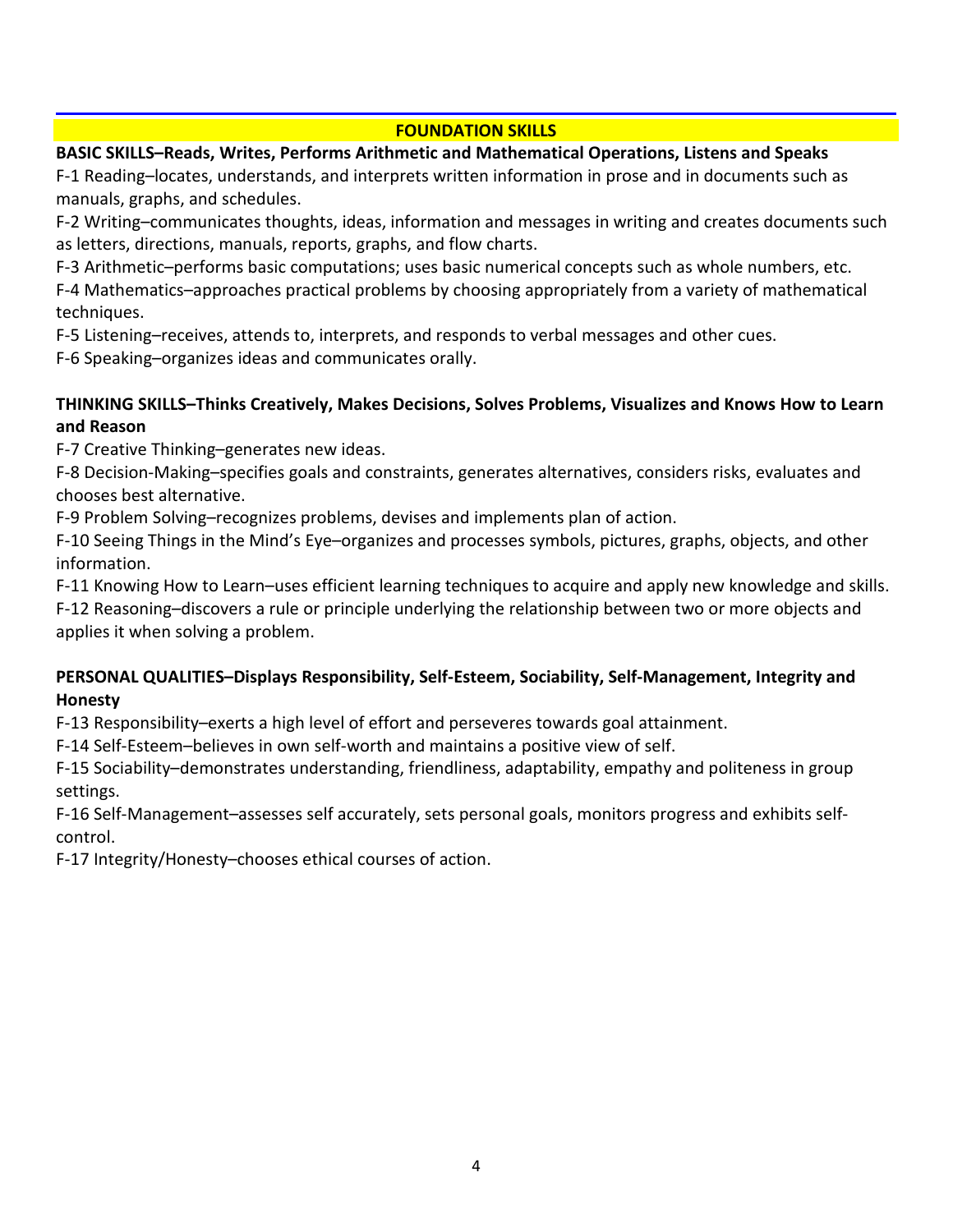## **SCANS COMPETENCIES**

C-1 **TIME** - Selects goal - relevant activities, ranks them, allocates time, prepares and follows schedules. C-2 **MONEY** - Uses or prepares budgets, makes forecasts, keeps records and makes adjustments to meet objectives.

C-3 **MATERIALS AND FACILITIES** - Acquires, stores, allocates, and uses materials or space efficiently.

C-4 **HUMAN RESOURCES** - Assesses skills and distributes work accordingly, evaluates performances and provides feedback.

## **INFORMATION - Acquires and Uses Information**

- C-5 Acquires and evaluates information.
- C-6 Organizes and maintains information.
- C-7 Interprets and communicates information.
- C-8 Uses computers to process information.

## **INTERPERSONAL–Works With Others**

C-9 Participates as a member of a team and contributes to group effort.

C-10 Teaches others new skills.

C-11 Serves Clients/Customers–works to satisfy customer's expectations.

C-12 Exercises Leadership–communicates ideas to justify position, persuades and convinces others, responsibly challenges existing procedures and policies.

C-13 Negotiates-works toward agreements involving exchanges of resources; resolves divergent interests.

C-14 Works With Diversity–works well with men and women from diverse backgrounds.

# **SYSTEMS–Understands Complex Interrelationships**

C-15 Understands Systems–knows how social, organizational, and technological systems work and operates effectively with them.

C-16 Monitors and Corrects Performance–distinguishes trends, predicts impacts on system operations, diagnoses systems performance and corrects malfunctions.

C-17 Improves or Designs Systems–suggests modifications to existing systems and develops new or alternative systems to improve performance.

# **TECHNOLOGY–Works with a Variety of Technologies**

C-18 Selects Technology–chooses procedures, tools, or equipment, including computers and related technologies.

C-19 Applies Technology to Task–understands overall intent and proper procedures for setup and operation of equipment.

C-20 Maintains and Troubleshoots Equipment–prevents, identifies, or solves problems with equipment, including computers and other technologies.

August 2012